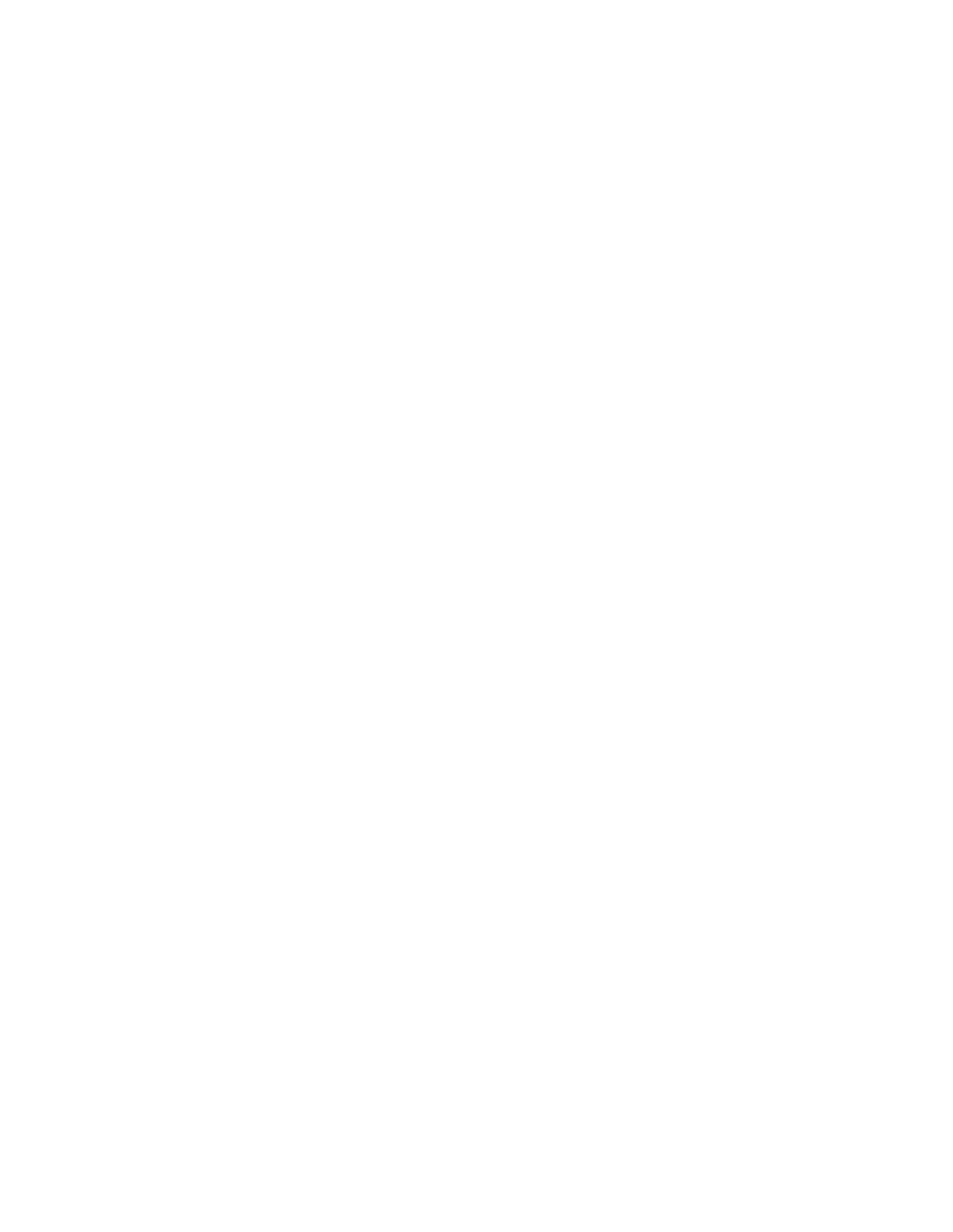**1**

#### **John Soldatos**

Athens Information Technology, Greece

### **1.1 Introduction**

The internet-of-things (IoT) paradigm represents one of the next evolutionary steps in internet-based computing, which is already having a positive impact in a large number of application domains including smart cities, sustainable living, healthcare, manufacturing and more. IoT analytics refers to the analysis of data from multiple IoT data sources, including sensors, actuators, smart devices and other internet connected objects. The collection and analysis of data streams from IoT sources is nowadays considered a key element of the IoT's disruptive power, as well as a prerequisite to realizing IoT's hyped market potential. Indeed, according to a recent report by McKinsey [1], less than 1% of IoT data is currently used, which is a serious setback to maximizing IoT's business value. For example, most IoT analytics applications are nowadays used for anomaly detection and control rather than for optimization and prediction, which are the applications that will provide the greatest business value in the coming years.

# **1.2 IoT Data and BigData**

The rise of future internet technologies, including cloud computing and BigData analytics, enables the wider deployment and use of sophisticated IoT analytics applications, beyond simple sensor processing applications. It is therefore no accident that IoT technologies are converging with cloud computing and BigData analytics technologies towards creating and deploying advanced applications that process IoT streams.

The integration of IoT data streams within cloud computing infrastructures enables IoT analytics applications to benefit from the capacity, performance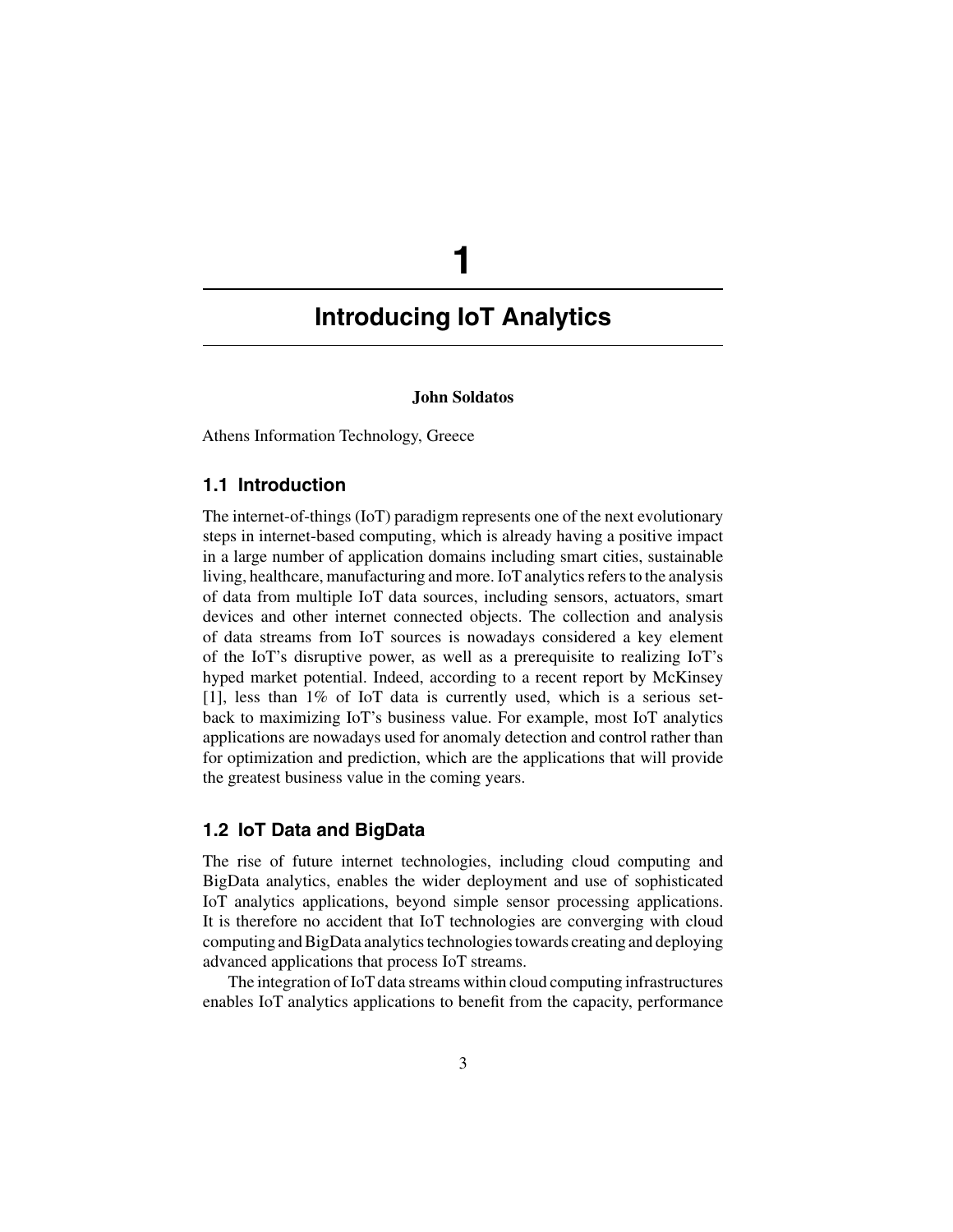

**CONVENTIONAL BIGDATA** VERSUS

**Figure 1.1** The Vs of BigData and IoT (Big)Data.

and scalability of cloud computing infrastructures. In several cases, IoT analytics applications are also integrated with edge computing infrastructures, which decentralize processing of IoT data streams at the very edge of the network, while transferring only selected IoT data from the edge devices to the cloud. Therefore, it is very common to deploy IoT analytics applications within edge and/or cloud computing infrastructures.

In addition to the affiliation between IoT analytics and cloud computing infrastructures, there is a close relation between IoT analytics with BigData analytics. Indeed, IoT data are essentially BigData since they feature several of the Vs of BigData, including (Figure 1.1):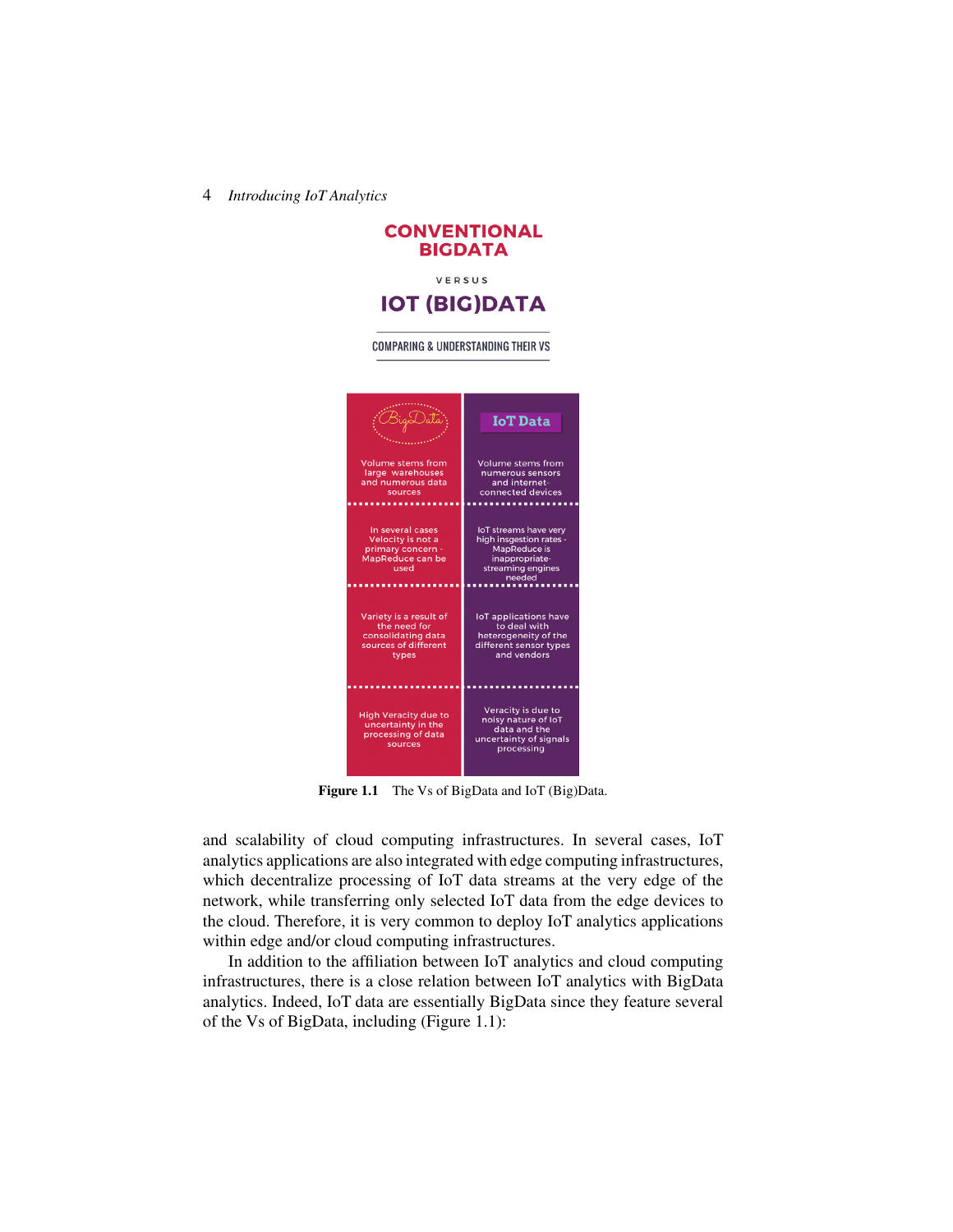- **Volume**: IoT data sources (such as sensors) produce in most cases very large volumes of data, which typically exceed the storage and processing capabilities of conventional database systems.
- **Velocity**: IoT data streams have commonly very high ingestion rates, as they are produced continually, in very high frequencies and in several times in very short timescales.
- **Variety**: Due to the large diversity of IoT devices, IoT data sources can be very heterogeneous both in terms of semantics and data formats.
- **Veracity**: IoT data are a classical example of noise data, which are characterized by uncertainty.

Therefore, systems, tools and techniques for developing and deploying BigData applications (including databases, data warehouses, streaming middleware and engines, data mining techniques and BigData developments tools), provide a good starting point for dealing with IoT analytics. However, IoT data and IoT analytics applications have in most cases to deal with their own peculiar challenges, which are not always common to the challenges of high volume, high velocity transactional applications. The tools and techniques that are discussed in this book are focused on the challenges of IoT data and IoT analytics applications, which are outlined in the following paragraph.

# **1.3 Challenges of IoT Analytics Applications**

The main challenges associated with the development and deployment of IoT analytics applications are (Figure 1.2):

- **The heterogeneity of IoT data streams**: IoT data streams tend to be multi-modal and heterogeneous in terms of their formats, semantics and velocities. Hence, IoT analytics applications expose typically variety and veracity. BigData technologies provide the means for dealing with this heterogeneity in the scope of operationalized applications. However, accessing IoT data sources (including sensors and other types of internet connected devices) requires drivers and connectors, beyond what is typically deployed in transactional BigData applications (e.g., database drivers). Furthermore, dealing with semantic interoperability of diverse data streams requires techniques beyond the (syntactic) homogenization of data formats.
- **The varying data quality**: Several IoT streams are noisy and incomplete, which creates uncertainty in the scope of IoT analytics applications.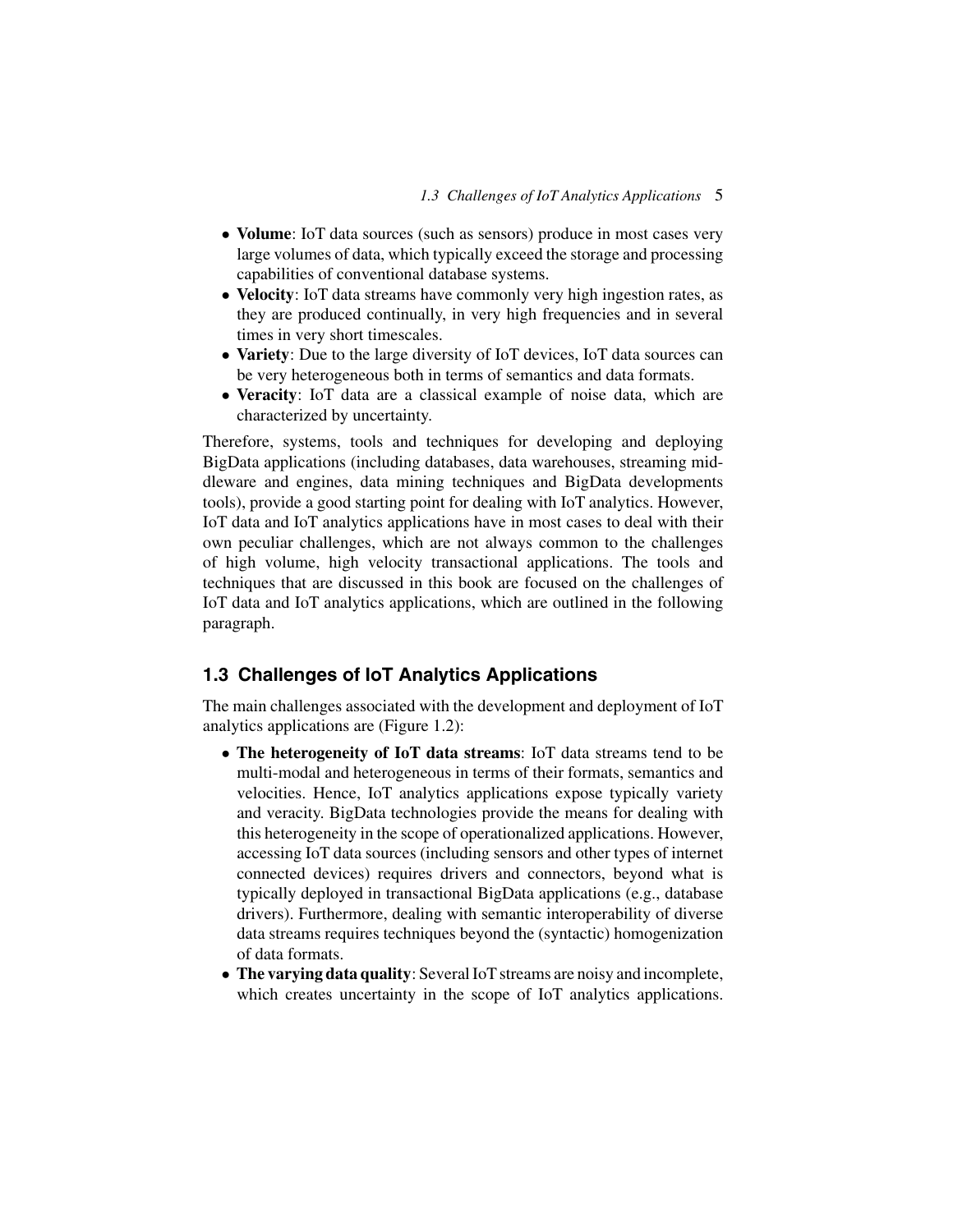Statistical and probabilistic approaches must be therefore employed in order to take into account the noisy nature of IoT data streams, especially in cases where they stem from unreliable sensors. Also, different IoT data streams can be typically associated with different reliability, which should be considered in the scope of their integration in IoT analytics applications.

- **The real-time nature of IoT datasets**: IoT streams feature high velocities and for several application must be processed nearly in real-time. Hence, IoT analytics can greatly benefit from data streaming platforms, which are part of the BigData ecosystem. IoT devices (e.g., sensors) provide typically high-velocity data, which however can be in several cases controlled by focusing only on changes in data patterns and reports, rather than dealing with all the observations that stem from a given sensor.
- **The time and location dependencies of IoT streams**: IoT data come with temporal and spatial information, which is directly associated with their business value in a given application context. Hence, IoT analytics applications must in several cases process data in a timely fashion and from proper locations. Cloud computing techniques (including edge computing architectures) can greatly facilitate timely processing of information from given locations in the scope of large scale deployments. Note also that the spatial and temporal dimensions of IoT data can serve as a basis for dynamically selecting and filtering streams towards analytics applications for certain timelines and locations.
- **Privacy and security sensitivity**: IoT data are typically associated with stringent security requirements and privacy sensitivities, especially in the case of IoT applications that involve the collection and processing of personal data. Hence, IoT analytics need to be supported by privacy preservation techniques, such as the anonymization of personal data, as well as techniques for encrypted and secure data storage.
- **Data bias**: As in the majority of data mining problems, IoT datasets can lead to biased processing and hence a thorough understanding and scrutiny of both training and test datasets is required prior to their operationalized deployment. To this end, classical data mining techniques can also be applied in the IoT case. Note that the specification and deployment of IoT analytics systems entails techniques similar to those deployed in classical data mining problems, including the understanding of the data, the preparation of the data, the testing of data mining techniques and ultimately the development and deployment of a system that yields the desired performance and efficiency.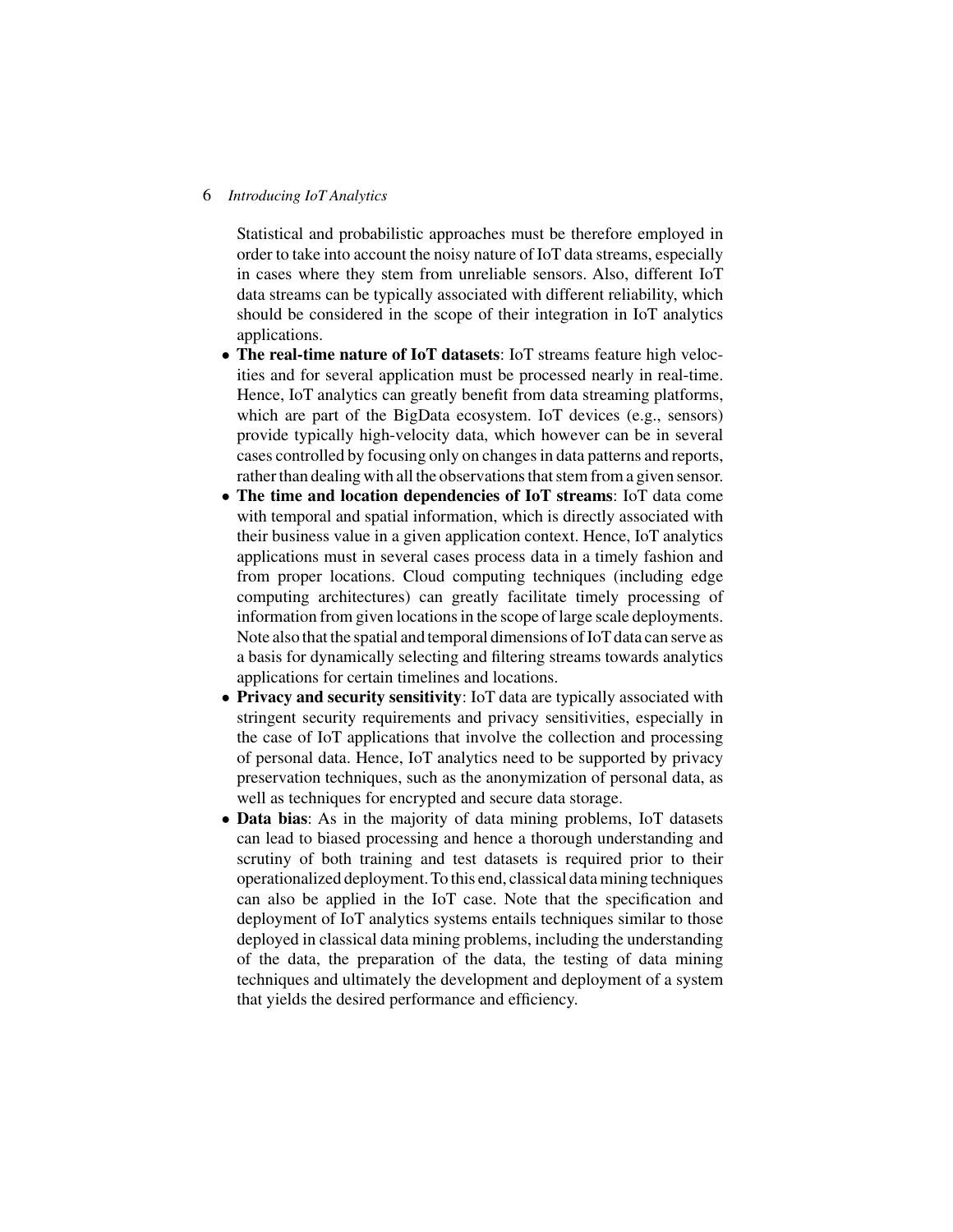

**Figure 1.2** Main challenges and lifecycle phases of IoT analytics.

These challenges are evident in the IoT analytics lifecycle, which comprises a series of steps from data acquisition to analysis and visualization.This lifecycle is supported by cloud computing and BigData technologies, including data mining, statistical computing and scalable databases technology.

# **1.4 IoT Analytics Lifecycle and Techniques**

The IoT analytics lifecycle comprises the phases of data collection, analysis and reuse. In particular:

• **<sup>1</sup>st Phase – IoT Data Collection**: As part of this phase IoT data are collected and enriched with the proper contextual metadata, such as location information and timestamps. Moreover, the data are validated in terms of their format and source of origin. Also, they are validated in terms of their integrity, accuracy and consistency. Hence, this phase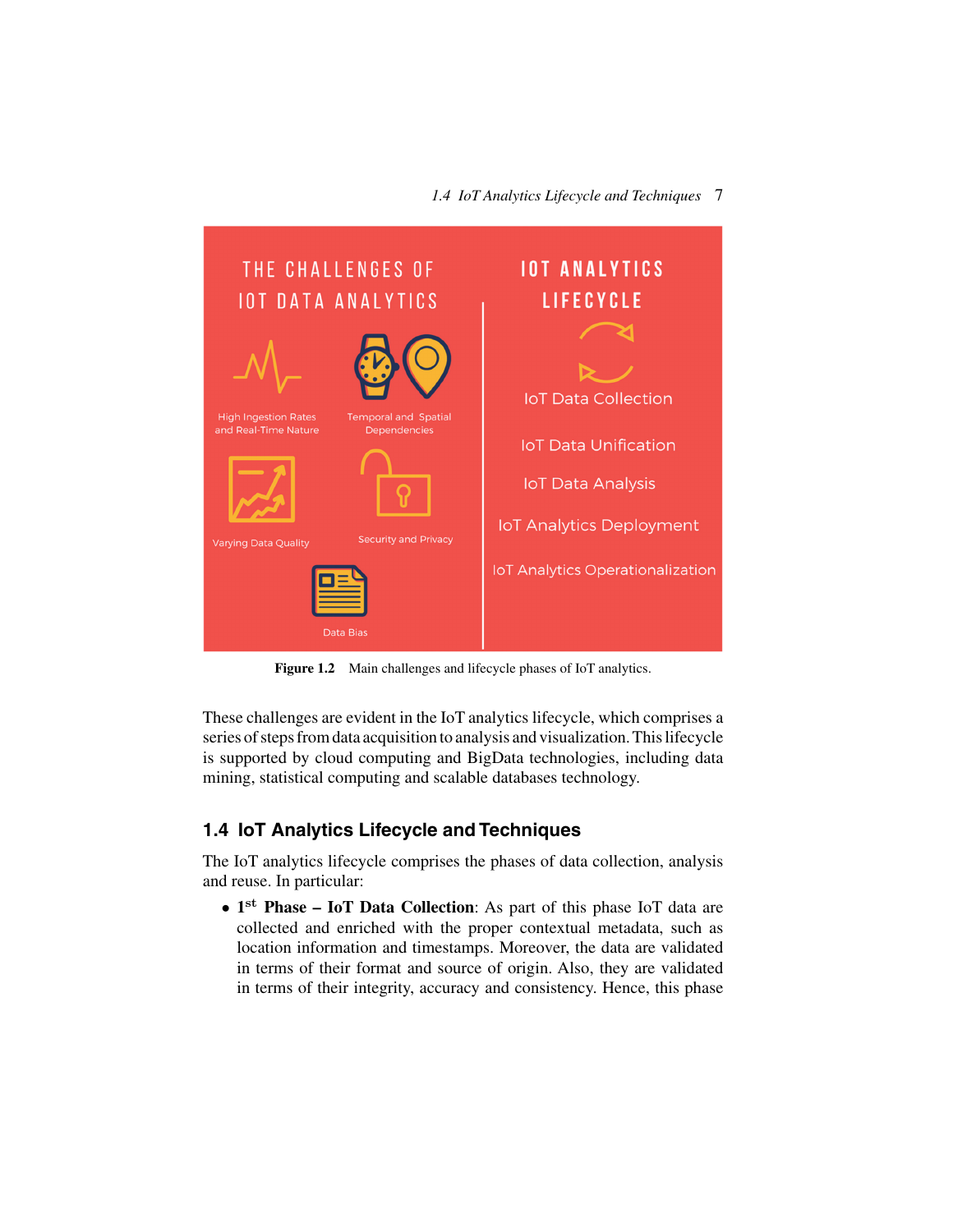addresses several IoT analytics challenges, such as the need to ensure consistency and quality. Note that IoT data collection presents several peculiarities, when compared to traditional data consolidation of distributed data sources, such as the need to deal with heterogeneous IoT streams.

- **<sup>2</sup>nd Phase IoT Data Analysis**: This phase deals with the structuring, storage and ultimate analysis of IoT data streams. The latter analysis involves the employment of data mining and machine learning techniques such as classification, clustering and rules mining. These techniques are typically used to transform IoT data to actionable knowledge.
- **<sup>3</sup>rd Phase IoT Data Deployment, Operationalization and Reuse**: As part of this phase, the IoT analytics techniques identified in the previous steps are actually deployed, thus becoming operational. This phase ensures also the visualization of the IoT data/knowledge according to the needs of the application. Moreover, it enables the reuse of IoT knowledge and datasets across different applications.

These lifecycle phases are used in order to organize the development and deployment of IoT analytics systems. They can also serve as a basis for characterizing the maturity of IoT analytics deployments. As a prominent example, they can be used to analyze the level of "smartness" of a city, given that the maturity of a city is directly related to the sophistication of its analytics, but also to its ability to repurpose and reuse datasets and data analytics functions.

The tasks outlined in the above listed phases are supported by a range of data management and analysis disciplines, including:

- **IoT middleware and interoperability technologies**, which provide the means for collecting, structuring and unifying IoT data streams, thus addressing the variety and veracity challenges of IoT data.
- **Statistics**, which provide the theory for testing hypotheses about various insights stemming from IoT data.
- **Machine learning**, which enables the implementation of learning agents based on IoT data mining. Machine learning includes several heuristic techniques. The practical cases studies at the second part of the book make use of various machine learning schemes.
- **Data mining and Knowledge Discovery**, which combines theory and heuristics towards extracting knowledge. To this end, data cleaning, learning and visualization might be also employed.
- **Database management systems**, including Relational Database Management Systems (RDMS), NoSQL databases, BigData databases (such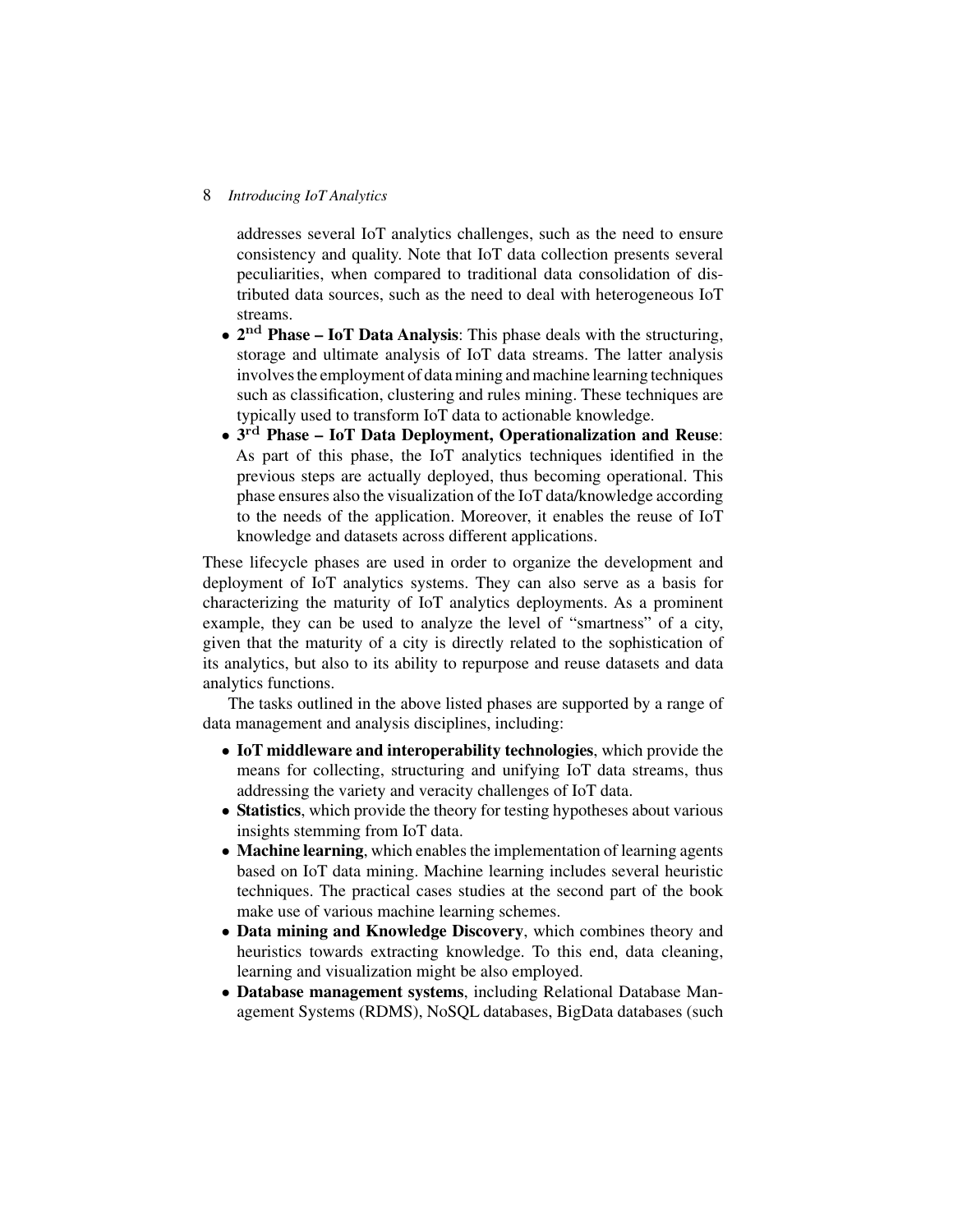as the HDFS (Hadoop Distributed File System), which provide the means for data persistence and management. Most of the practical examples and case studies presented in the book make use of some sort of database management systems in order to persist and manage the data.

• **Data streams management systems**, which handle transient streams, including continuous queries, while being able to handle data with very high ingestion rates, including streams featuring unpredictable arrival times and characteristics. IoT streaming systems are also supported by scalable, distributed data management systems.

The techniques that are outlined as part of subsequent chapters of this book use and in several cases enhance the above-listed techniques and systems for data collection, management and analysis. For example, the following chapters make direct references to distributed real-time streaming and event processing systems like Apache Spark<sup>1</sup> and Apache Storm<sup>2</sup>. Apache Storm is a free and open source distributed real-time computation system. It facilitates reliable processing of unbounded streams of data and deals with Real-time processing much in the same wayApache Hadoop deals with batch processing. Similarly, Apache Storm is an open source software that defines a broader set of operations when comparing to Hadoop, including transformation and actions which can be arbitrarily combined in any order. Spark supports several programming Languages including Java, Scala and Python. Note that the choice between Spark or Storm for IoT streaming and analytics can be based on a number of different factors. Spark is usually a good choice for projects using existing Hadoop or Mesos clusters, as well as for projects involving considerable graph processing, SQL access, or batch processing. Moreover, Spark provides a shell for interactive processing (something missing from Storm). On the other hand, Storm is a good choice for projects primarily focused on stream processing and Complex Event Processing that have structures matching Storm's capabilities. Storm provides boader language support, including support for the R language which is extremely popular among data scientists. Beyond Apache Spark and Storm projects, Apache Flink<sup>3</sup> is another open source stream processing framework, which can support low latency, high throughput, stateful and distributed processing for IoT data. It provides low-latency streaming ETL (Extract-Transform-Load) operations, offering much higher performance than traditional ETL for batch datasets. Moreover,

 $1$ spark.apache.org

<sup>2</sup>storm.apache.org

<sup>3</sup>flink.apache.org